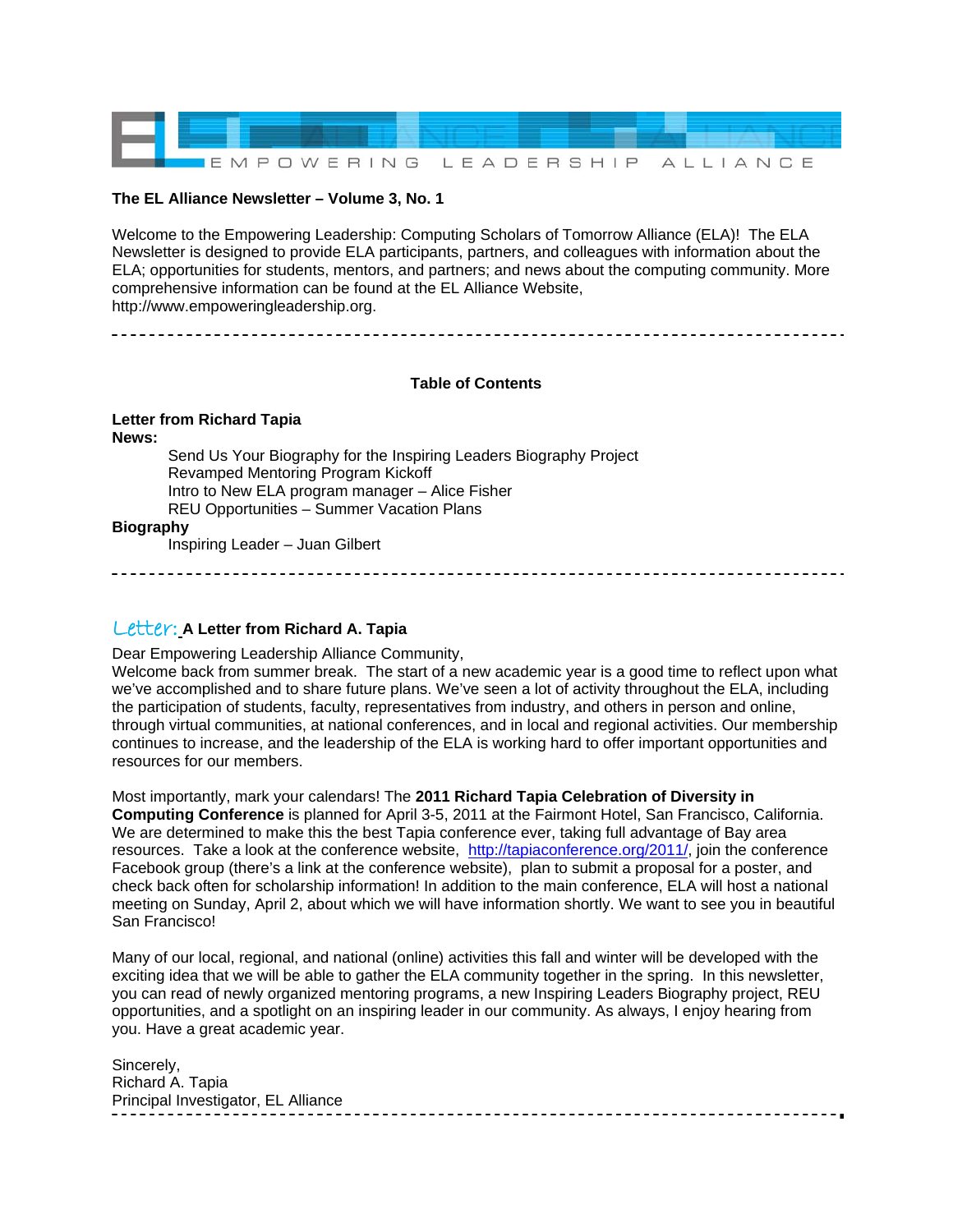## News: **Send Us Your Biography for the Inspiring Leaders Biography Project**

The ELA announces a new project called The Inspiring Leaders Biography Project. The ELA community is made up of individuals that are caring and interesting in unique ways. Our goal is to help all of us get to know one other. That includes YOU! Regardless of what stage of your career that you are in, undergraduate through senior professional, we want to hear from you. All we need is a photo and a brief biography. If there is a website that already contains this information, just send us the url link. If not, send us the information. Please email your biography to Alice Fishier, new ELA Program Manager at afisher@rice.edu. The biographies will be shared on the ELA website.

## News: **Revamped Mentoring Program Kickoff**

The Empowering Leadership Alliance has launched its Prestigious Awards Mentoring Program (PAMP) that provides mentorship and guidance to graduate students, postdocs, and faculty who are seeking to apply to the following awards programs:

Ford Foundation Dissertation Fellowship for Minorities, Ford Foundation Predoctoral Fellowship, Computing Innovation (CI) Fellowship, Graduate Assistance in Areas of National Need (GAANN) Fellowship, IBM PhD Fellowship, Moreau Academic Diversity Postdoctoral Fellowship, Program National Physical Science Consortium Fellowship, NSF Bridge To The Doctorate, NSF Faculty Early Career Development (CAREER) Award, NSF GK-12, NSF Graduate Research Fellowship

If you are making plans to apply to any of the above awards, the PAMP can connect you with a mentor that will assist you with your application package. To request a mentor, please contact Juan Gilbert (juan@clemson.edu) or Phoebe Lenear (lenear3@illinois.edu).

### News: **Intro to New Program Manager- Alice Fisher**

Diversity excites and inspires me. Having straddled two worlds as a Korean-American, I have always been fascinated by the mixing of cultures and the issues of ethnic identity. I was able to explore different cultures after graduating from Rice University by traveling in Africa, Asia, and South America over a period of 2 years.

Another area of interest for me is public education. I have taught mathematics in middle and high school, and have coached and taught high school mathematics teachers for the past 12 years. Because the schools that I have been involved in were Houston public and charter schools (including KIPP Academy), I feel very invested in supporting underrepresented minority students in STEM at the undergraduate and graduate level.

I began as program manager of ELA at the beginning of July 2010. Since I am based in Houston, I have been able to initiate a local chapter of ELA at Rice University. Our ELA Rice program has created a faculty mentoring program, hosted our first monthly meeting, and matched students by course in study groups. You can learn more about our local chapter at ela.rice.edu.

I am very excited to join the ELA national community, and look forward to meeting many of you at the Tapia, Celebration of Diversity in Computing Conference in early April.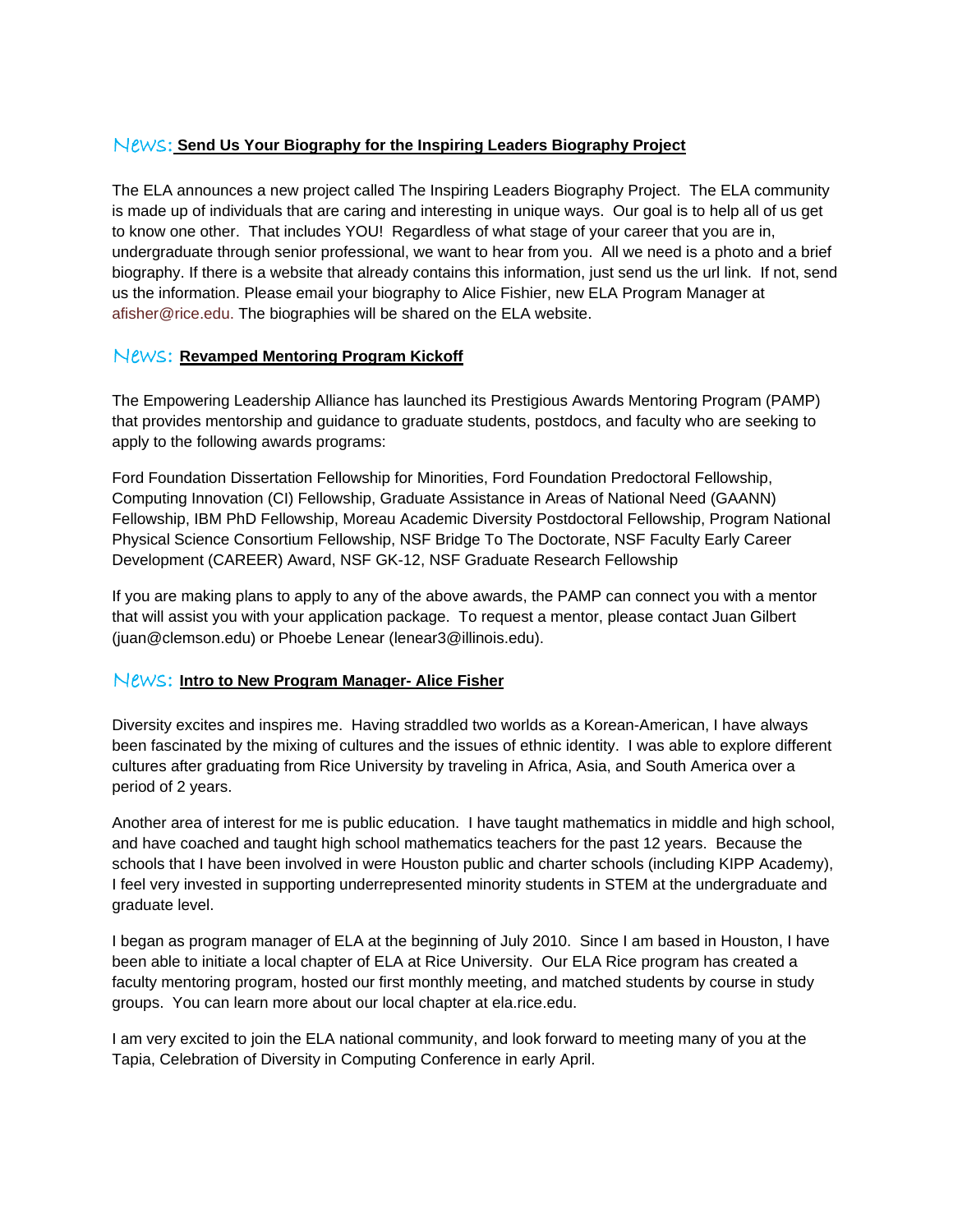# News: **REU Opportunities – Summer Vacation Plans**

How will you spend your next summer's vacation? Do you want to explore research at a leading university? Or maybe you'd prefer an internship at a high tech corporation? How about working at a government research lab? Even though applications won't be available most likely until early 2011, it's not too early to start looking at available programs that pique your interest and take note of application deadlines. A good starting point is at the **National Science Foundation Computing and Information Science and Engineering Research Experiences for Undergraduates (REU)** [http://www.nsf.gov/crssprgm/reu/list\\_result.cfm?unitid=5049](http://www.nsf.gov/crssprgm/reu/list_result.cfm?unitid=5049)

You'll find REUs available at numerous institutions, including at many EL Alliance partner sites. To see some of the exciting projects that students work on, take a look at the ELA partner UC-Berkeley SUPERB program at<http://www.eecs.berkeley.edu/Programs/ugrad/superb/Meetsuperb/>

Biography: **Inspiring Leader – Juan Gilbert**



Dr. Juan E. Gilbert is a Professor and Chair of the Human-Centered Computing Division in the School of Computing at Clemson University where he leads the Interaction and Information Lab. Dr. Gilbert has research projects in spoken language systems, advanced learning technologies, usability and accessibility, Ethnocomputing(Culturally Relevant Computing) and databases/data mining. He has published more than 100 articles, given more than 150 talks and obtained more than \$13 million dollars in research funding. He was recently named one of the 50 most important African-Americans in Technology. He was also named a Speech Technology Luminary by Speech Technology Magazine and a national role model by Minority Access Inc.

Dr. Gilbert is also a National Associate of the National Research Council of the National Academies, an ACM Distinguished Speaker and a Senior Member of the IEEE Computer Society. Recently, Dr. Gilbert was named a Master of Innovation by Black Enterprise Magazine, a Modern-Day Technology Leader by the Black Engineer of the Year Award Conference, the Pioneer of the Year by the National Society of Black Engineers and he received the Black Data Processing Association (BDPA) Epsilon Award for Outstanding Technical Contribution. In 2002, Dr. Gilbert was named one of the nation's top African